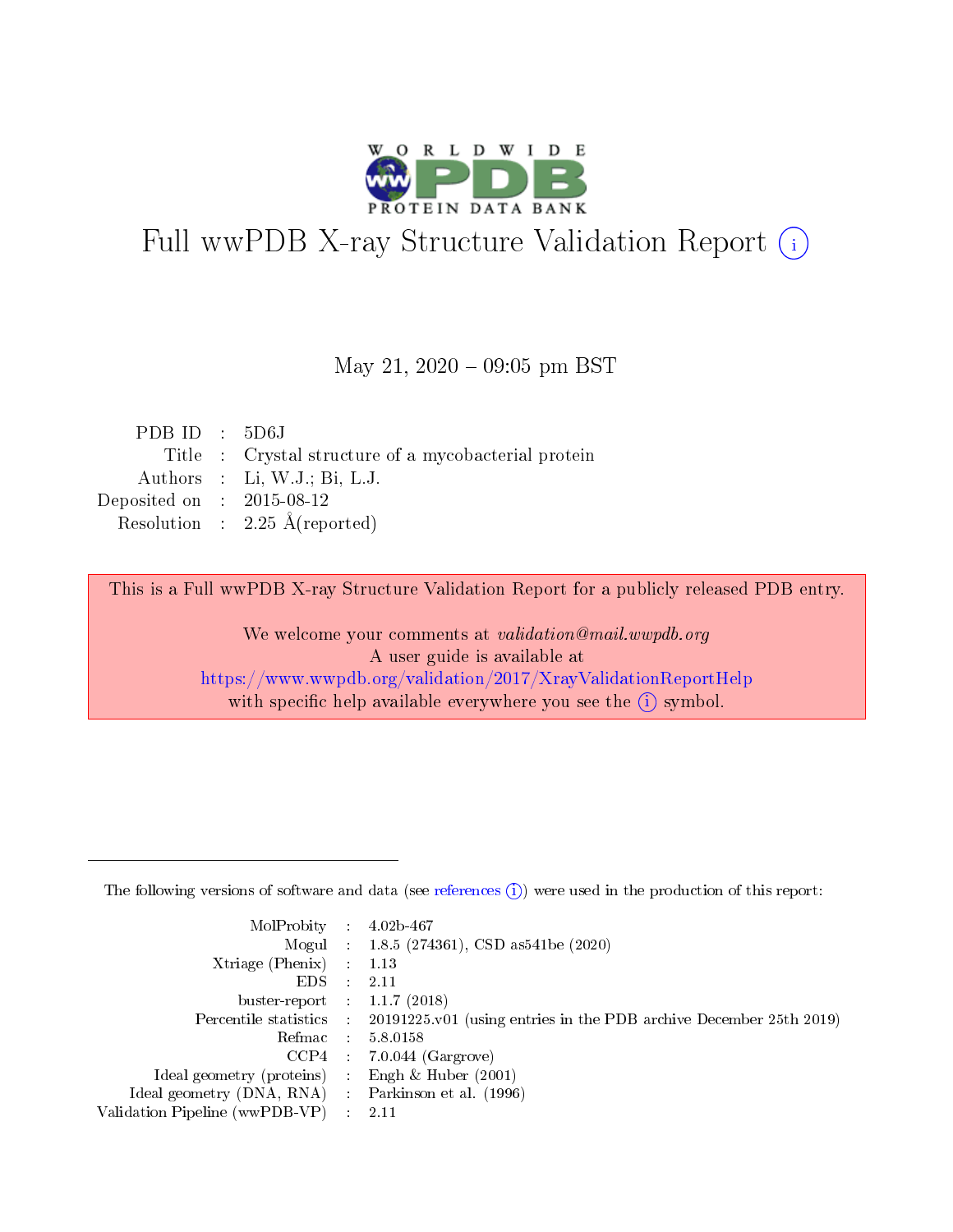# 1 [O](https://www.wwpdb.org/validation/2017/XrayValidationReportHelp#overall_quality)verall quality at a glance  $(i)$

The following experimental techniques were used to determine the structure: X-RAY DIFFRACTION

The reported resolution of this entry is 2.25 Å.

Percentile scores (ranging between 0-100) for global validation metrics of the entry are shown in the following graphic. The table shows the number of entries on which the scores are based.



| Metric                | Whole archive<br>$(\#\text{Entries})$ | Similar resolution<br>$(\#\text{Entries}, \text{resolution range}(\text{\AA}))$ |
|-----------------------|---------------------------------------|---------------------------------------------------------------------------------|
| $R_{free}$            | 130704                                | $1377(2.26-2.26)$                                                               |
| Clashscore            | 141614                                | $1487(2.26-2.26)$                                                               |
| Ramachandran outliers | 138981                                | $1449$ $(2.\overline{26-2.26})$                                                 |
| Sidechain outliers    | 138945                                | $1450(2.26-2.26)$                                                               |
| RSRZ outliers         | 127900                                | $1356(2.26-2.26)$                                                               |

The table below summarises the geometric issues observed across the polymeric chains and their fit to the electron density. The red, orange, yellow and green segments on the lower bar indicate the fraction of residues that contain outliers for  $>=3, 2, 1$  and 0 types of geometric quality criteria respectively. A grey segment represents the fraction of residues that are not modelled. The numeric value for each fraction is indicated below the corresponding segment, with a dot representing fractions  $\epsilon=5\%$  The upper red bar (where present) indicates the fraction of residues that have poor fit to the electron density. The numeric value is given above the bar.

| Mol | $Chain \  Length$ | Quality of chain |    |
|-----|-------------------|------------------|----|
|     | 630               | 3%<br>93%        | 7% |
|     | -                 | 50%<br>88%       | 9% |

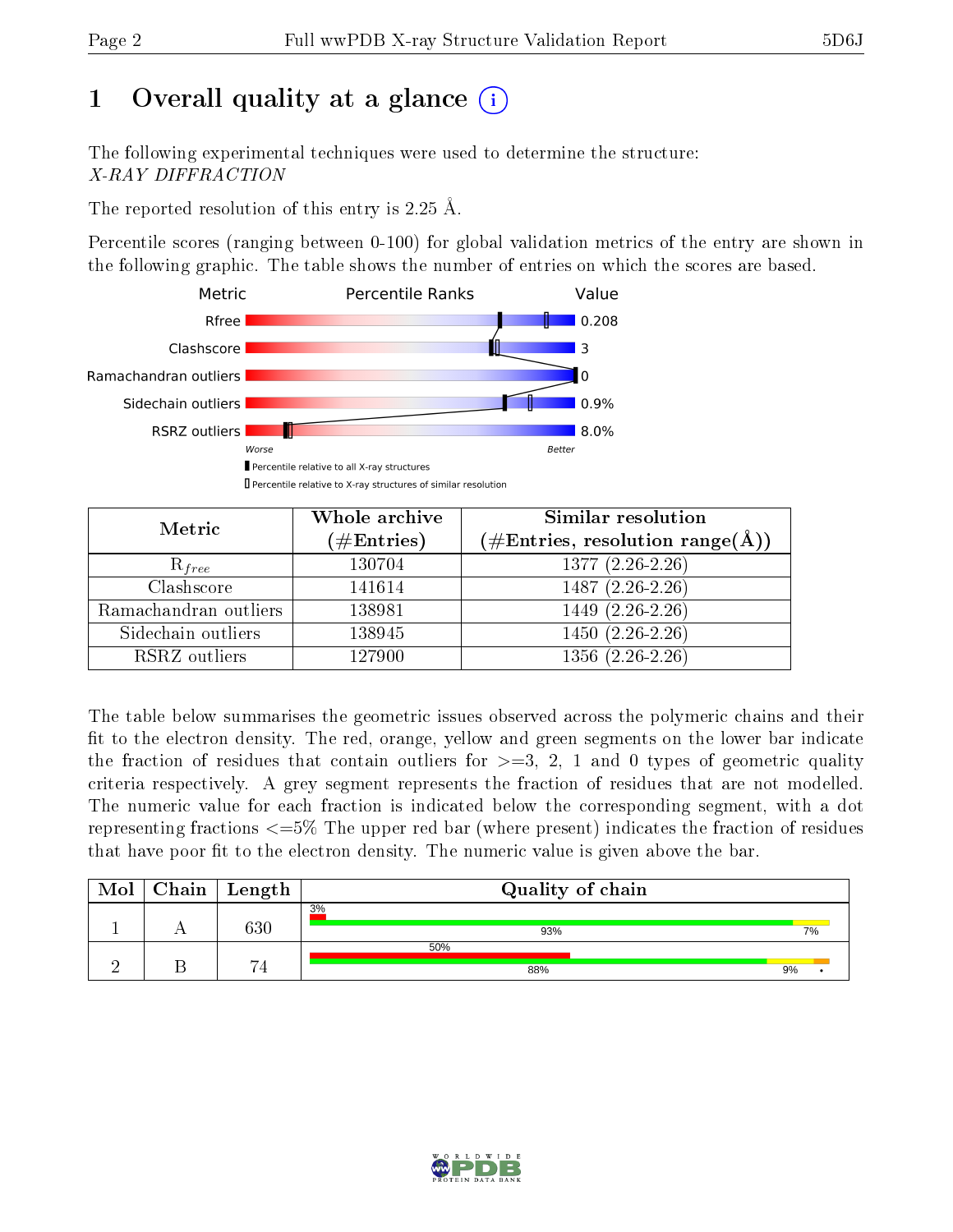# 2 Entry composition (i)

There are 5 unique types of molecules in this entry. The entry contains 5943 atoms, of which 0 are hydrogens and 0 are deuteriums.

In the tables below, the ZeroOcc column contains the number of atoms modelled with zero occupancy, the AltConf column contains the number of residues with at least one atom in alternate conformation and the Trace column contains the number of residues modelled with at most 2 atoms.

Molecule 1 is a protein called Acyl-CoA synthase.

| Mol | Chain | Residues | Atoms            |      |     | $\text{ZeroOcc}$   AltConf   Trace |  |  |  |
|-----|-------|----------|------------------|------|-----|------------------------------------|--|--|--|
|     |       |          | $\mathrm{Total}$ |      |     |                                    |  |  |  |
|     |       | $_{630}$ | $482^*$          | 3041 | 856 | 916                                |  |  |  |

Molecule 2 is a protein called Ubiquitin-like protein SMT3.

| ${\rm Chain}$ | Residues       |              | Atoms |         |  | $ZeroOcc \mid AltConf \mid Trace \mid$ |  |
|---------------|----------------|--------------|-------|---------|--|----------------------------------------|--|
|               | $\overline{ }$ | Total<br>608 |       | $120\,$ |  |                                        |  |

• Molecule 3 is MAGNESIUM ION (three-letter code: MG) (formula: Mg).

|  | $Mol$   Chain   Residues | Atoms | $ZeroOcc \   \ AltConf$ |  |
|--|--------------------------|-------|-------------------------|--|
|  |                          | Total |                         |  |

 Molecule 4 is ADENOSINE-5'-TRIPHOSPHATE (three-letter code: ATP) (formula:  $C_{10}H_{16}N_5O_{13}P_3$ .



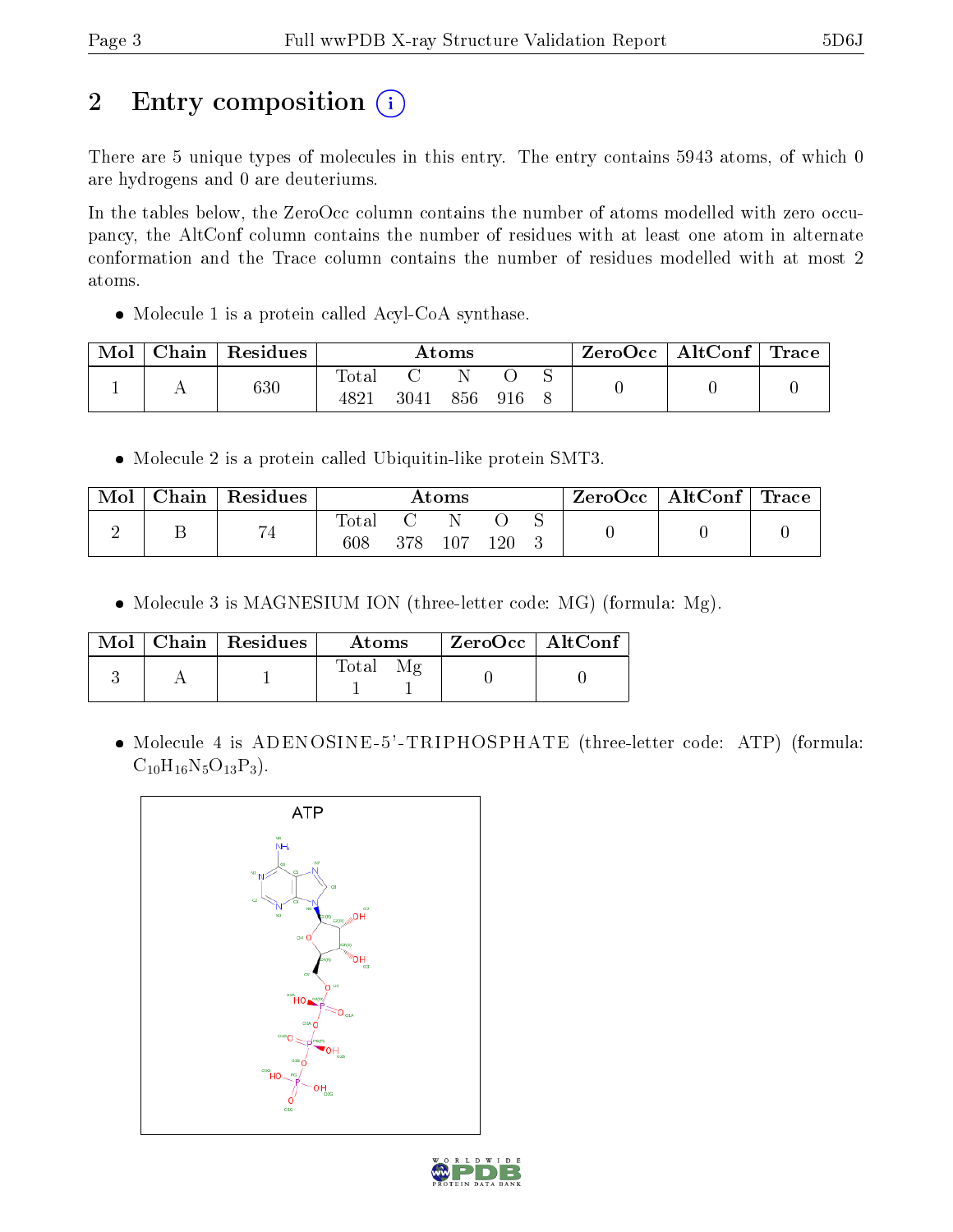|  | $\text{Mol}$   Chain   Residues | Atoms         |  |                       | † ZeroOcc∣AltConf∣ |  |  |  |
|--|---------------------------------|---------------|--|-----------------------|--------------------|--|--|--|
|  |                                 | Total C N O P |  | $10 \quad 5 \quad 13$ |                    |  |  |  |

 $\bullet\,$  Molecule 5 is water.

|               | Mol   Chain   Residues | Atoms               | ZeroOcc   AltConf |  |
|---------------|------------------------|---------------------|-------------------|--|
| .)            | 459                    | Total<br>459<br>459 |                   |  |
| $\mathcal{L}$ | 23                     | Total<br>23<br>23   |                   |  |

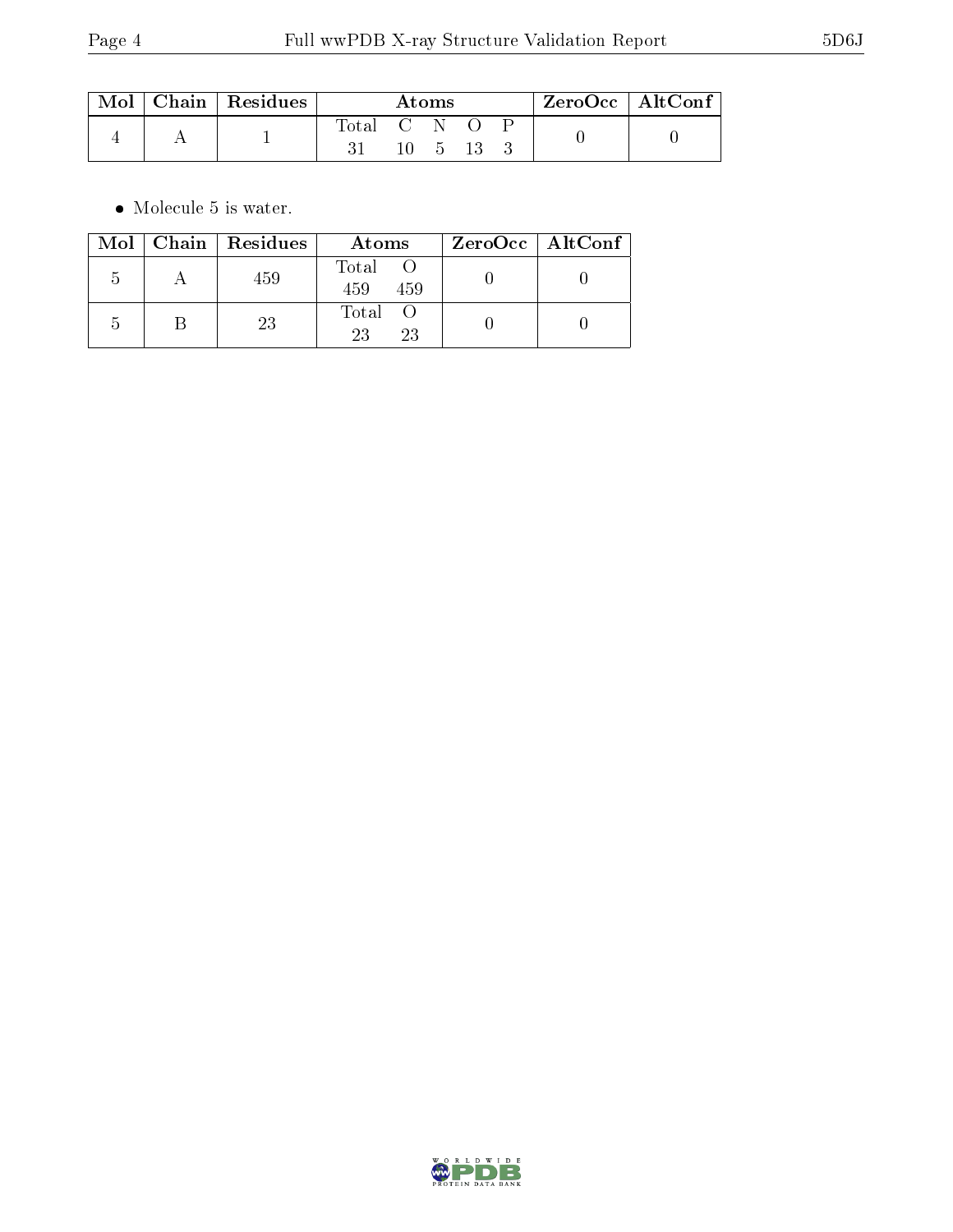# 3 Residue-property plots  $(i)$

These plots are drawn for all protein, RNA and DNA chains in the entry. The first graphic for a chain summarises the proportions of the various outlier classes displayed in the second graphic. The second graphic shows the sequence view annotated by issues in geometry and electron density. Residues are color-coded according to the number of geometric quality criteria for which they contain at least one outlier: green  $= 0$ , yellow  $= 1$ , orange  $= 2$  and red  $= 3$  or more. A red dot above a residue indicates a poor fit to the electron density (RSRZ  $> 2$ ). Stretches of 2 or more consecutive residues without any outlier are shown as a green connector. Residues present in the sample, but not in the model, are shown in grey.



• Molecule 1: Acyl-CoA synthase

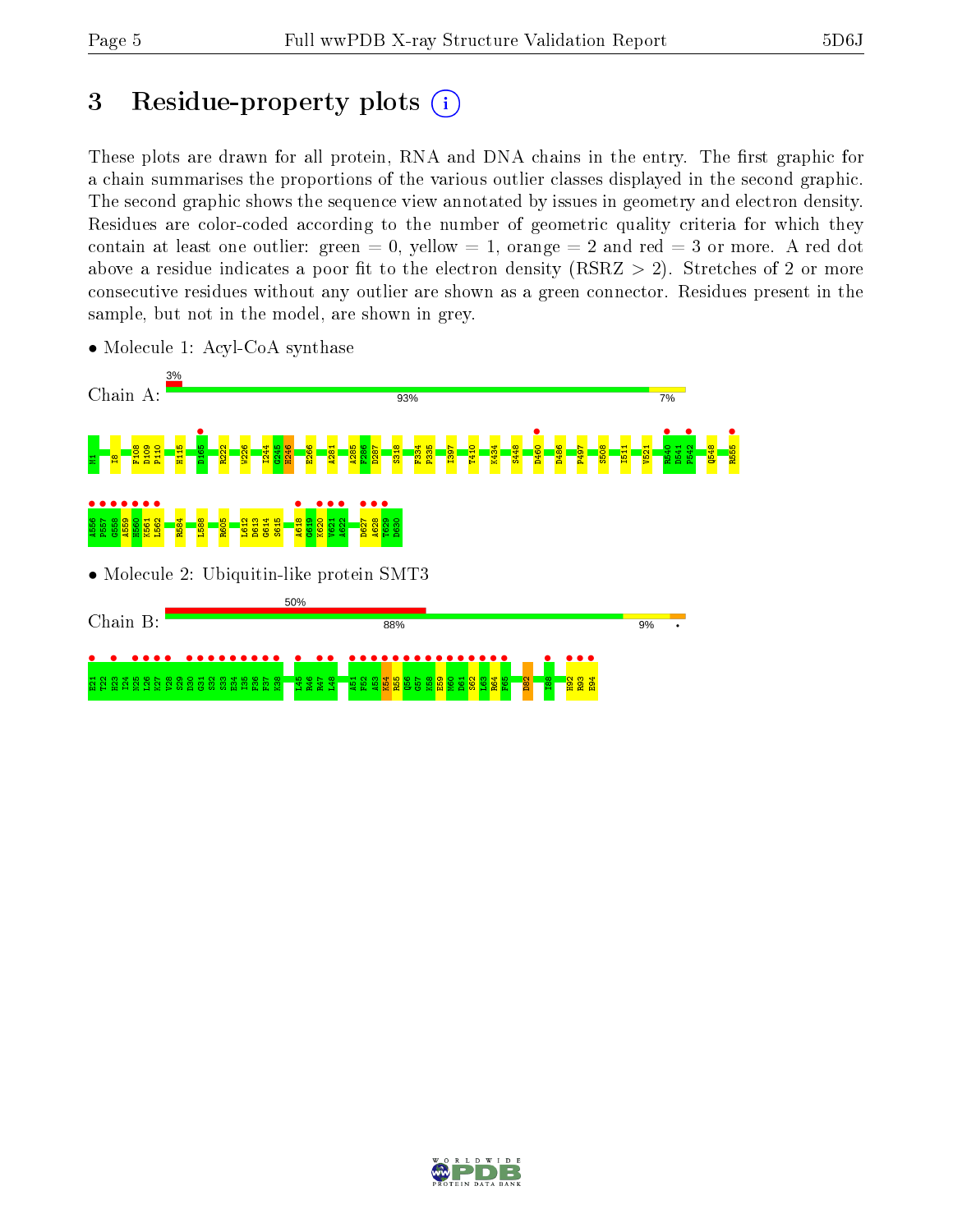# 4 Data and refinement statistics  $(i)$

| Property                                                         | Value                                             | Source     |
|------------------------------------------------------------------|---------------------------------------------------|------------|
| Space group                                                      | P 43 21 2                                         | Depositor  |
| Cell constants                                                   | 122.21Å<br>122.21Å<br>142.59Å                     | Depositor  |
| a, b, c, $\alpha,\,\beta,\,\gamma$                               | $90.00^{\circ}$<br>$90.00^\circ$<br>$90.00^\circ$ |            |
| Resolution $(A)$                                                 | $\overline{29.98}$ - 2.25                         | Depositor  |
|                                                                  | $46.40 - 2.24$                                    | <b>EDS</b> |
| % Data completeness                                              | $100.0 (29.98 - 2.25)$                            | Depositor  |
| (in resolution range)                                            | 95.9 (46.40-2.24)                                 | <b>EDS</b> |
| $R_{merge}$                                                      | 0.10                                              | Depositor  |
| $\mathbf{R}_{sym}$                                               | (Not available)                                   | Depositor  |
| $\sqrt{I/\sigma}(I) > 1$                                         | 4.88 (at $2.24\text{\AA}$ )                       | Xtriage    |
| Refinement program                                               | PHENIX 1.9 1692                                   | Depositor  |
| $R, R_{free}$                                                    | 0.169<br>, 0.206                                  | Depositor  |
|                                                                  | 0.172,<br>0.208                                   | DCC        |
| $R_{free}$ test set                                              | $\overline{2000}$ reflections $(3.84\%)$          | wwPDB-VP   |
| Wilson B-factor $(A^2)$                                          | 36.0                                              | Xtriage    |
| Anisotropy                                                       | 0.305                                             | Xtriage    |
| Bulk solvent $k_{sol}(\text{e}/\text{A}^3), B_{sol}(\text{A}^2)$ | 0.33, 45.4                                        | <b>EDS</b> |
| L-test for twinning <sup>2</sup>                                 | $< L >$ = 0.49, $< L2$ > = 0.33                   | Xtriage    |
| Estimated twinning fraction                                      | No twinning to report.                            | Xtriage    |
| $\overline{F_o}, \overline{F_c}$ correlation                     | 0.96                                              | <b>EDS</b> |
| Total number of atoms                                            | 5943                                              | wwPDB-VP   |
| Average B, all atoms $(A^2)$                                     | 46.0                                              | wwPDB-VP   |

Xtriage's analysis on translational NCS is as follows: The largest off-origin peak in the Patterson function is  $3.67\%$  of the height of the origin peak. No significant pseudotranslation is detected.

<sup>&</sup>lt;sup>2</sup>Theoretical values of  $\langle |L| \rangle$ ,  $\langle L^2 \rangle$  for acentric reflections are 0.5, 0.333 respectively for untwinned datasets, and 0.375, 0.2 for perfectly twinned datasets.



<span id="page-5-1"></span><span id="page-5-0"></span><sup>1</sup> Intensities estimated from amplitudes.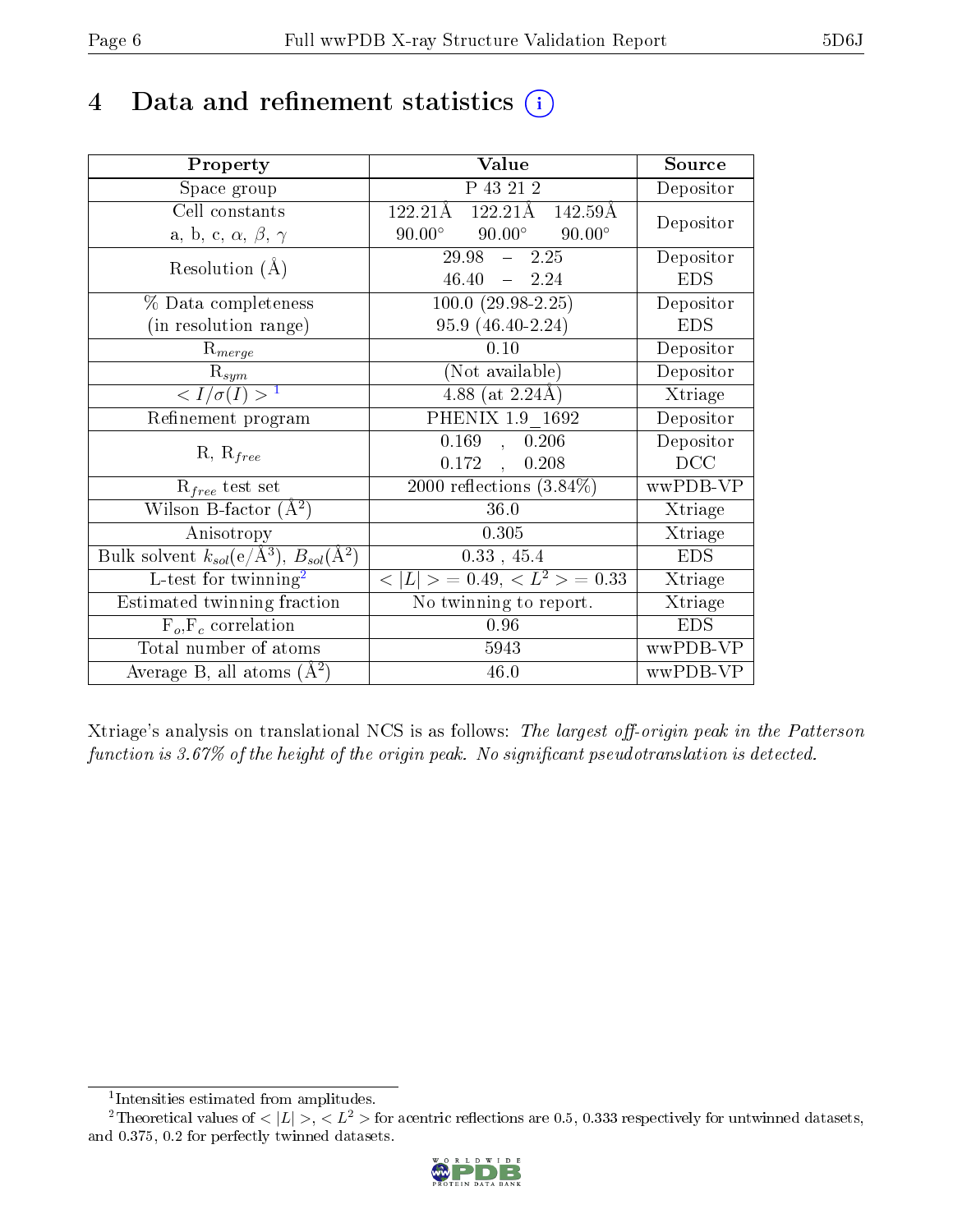# 5 Model quality  $(i)$

# 5.1 Standard geometry (i)

Bond lengths and bond angles in the following residue types are not validated in this section: MG, ATP

The Z score for a bond length (or angle) is the number of standard deviations the observed value is removed from the expected value. A bond length (or angle) with  $|Z| > 5$  is considered an outlier worth inspection. RMSZ is the root-mean-square of all Z scores of the bond lengths (or angles).

| Mol                         | Chain |      | Bond lengths | Bond angles |             |  |
|-----------------------------|-------|------|--------------|-------------|-------------|--|
|                             |       | RMSZ | $\# Z  > 5$  | RMSZ        | # $ Z  > 5$ |  |
|                             |       | 0.28 | 0/4939       | 0.46        | 0/6735      |  |
| $\mathcal{D}_{\mathcal{L}}$ | R     | 0.34 | 0/616        | 0.55        | 0/823       |  |
| AΠ                          | A 11  | 0.29 | 0/5555       | 0.47        | 7558        |  |

Chiral center outliers are detected by calculating the chiral volume of a chiral center and verifying if the center is modelled as a planar moiety or with the opposite hand.A planarity outlier is detected by checking planarity of atoms in a peptide group, atoms in a mainchain group or atoms of a sidechain that are expected to be planar.

|  | $\mid$ Mol $\mid$ Chain $\mid$ #Chirality outliers $\mid$ #Planarity outliers $\mid$ |
|--|--------------------------------------------------------------------------------------|
|  |                                                                                      |

There are no bond length outliers.

There are no bond angle outliers.

There are no chirality outliers.

All (1) planarity outliers are listed below:

|  |     |        | $\mid$ Mol $\mid$ Chain $\mid$ Res $\mid$ Type $\mid$ Group |  |
|--|-----|--------|-------------------------------------------------------------|--|
|  | 559 | -ALA - | Peptide                                                     |  |

### $5.2$  Too-close contacts  $\overline{()}$

In the following table, the Non-H and H(model) columns list the number of non-hydrogen atoms and hydrogen atoms in the chain respectively. The H(added) column lists the number of hydrogen atoms added and optimized by MolProbity. The Clashes column lists the number of clashes within the asymmetric unit, whereas Symm-Clashes lists symmetry related clashes.

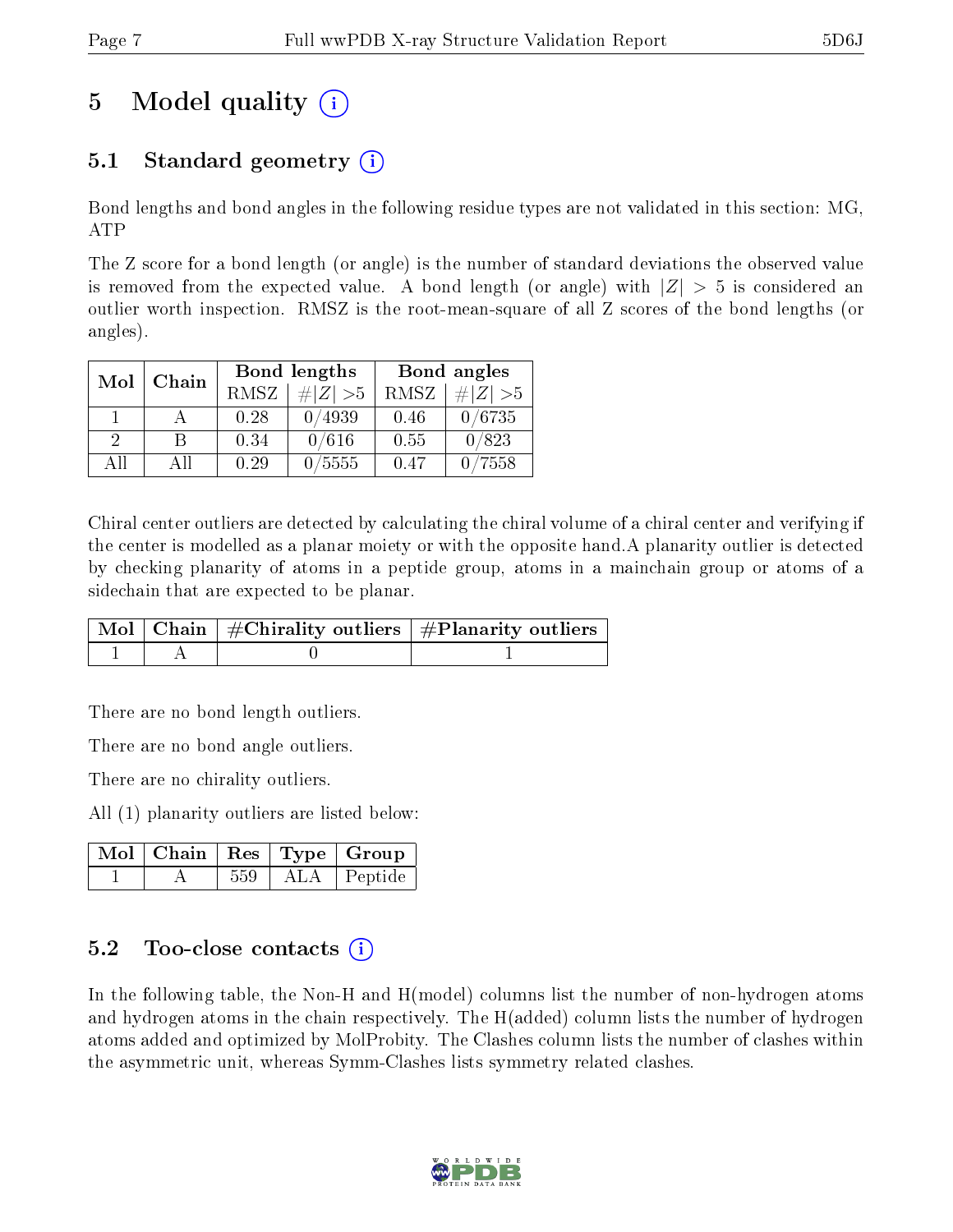| Mol |      | Chain   Non-H   $H (model)$ | H(added) |    | $Clashes$   Symm-Clashes |
|-----|------|-----------------------------|----------|----|--------------------------|
|     | 4821 |                             | 4717     | 26 |                          |
|     | 608  |                             | 600      |    |                          |
| ച   |      |                             |          |    |                          |
|     | 31   |                             | 1 ດ      |    |                          |
|     | 459  |                             |          |    |                          |
|     | 23   |                             |          |    |                          |
|     | 5943 |                             | 5329     | 35 |                          |

The all-atom clashscore is defined as the number of clashes found per 1000 atoms (including hydrogen atoms). The all-atom clashscore for this structure is 3.

All (35) close contacts within the same asymmetric unit are listed below, sorted by their clash magnitude.

| Atom-1              | Atom-2             | Interatomic       | Clash             |  |
|---------------------|--------------------|-------------------|-------------------|--|
|                     |                    | distance $(\AA)$  | overlap $(A)$     |  |
| 1:A:287:ASP:OD1     | 5:A:801:HOH:O      | 2.12              | 0.67              |  |
| 1:A:222:ARG:NH2     | 1: A:266: GLU:O    | 2.30              | 0.64              |  |
| 1:A:618:ALA:HB3     | 1:A:620:LYS:HE3    | 1.81              | 0.61              |  |
| 2: B: 54: LYS: N    | 2:B:54:LYS:HD2     | 2.19              | $\overline{0.57}$ |  |
| 1: A:613: ASP:OD1   | 1: A:615: SER: N   | 2.34              | 0.57              |  |
| 1: A:561:LYS:HD2    | 1:A:562:LEU:H      | 1.69              | 0.57              |  |
| 2:B:82:ASP:OD2      | 5:B:101:HOH:O      | 2.17              | 0.56              |  |
| 1:A:281:ALA:HB1     | 1:A:285:ALA:HB3    | 1.88              | $0.55\,$          |  |
| 1: A:627: ASP:OD1   | 1:A:628:ALA:N      | 2.40              | 0.55              |  |
| 1: A:8: ILE: HD13   | 1:A:397:ILE:HD13   | 1.91              | 0.52              |  |
| 1:A:434:LYS:NZ      | 5:A:802:HOH:O      | 2.27              | 0.52              |  |
| 2:B:54:LYS:NZ       | 2:B:59:GLU:HA      | 2.24              | 0.52              |  |
| 1: A:410:THR:HG22   | 1:A:448:SER:HB3    | 1.93              | 0.51              |  |
| 2:B:93:ARG:HD2      | 2: B: 94: GLU:N    | $\overline{2.27}$ | 0.50              |  |
| 1: A:615: SER: HA   | 1: A:620: LYS: HD2 | 1.93              | 0.49              |  |
| 1: A:561:LYS:HD2    | 1:A:562:LEU:N      | $\overline{2.27}$ | 0.49              |  |
| 2: B:59: GLU:O      | 2:B:62:SER:HB3     | 2.13              | 0.49              |  |
| 1:A:108:PHE:CZ      | 1:A:115:HIS:HB3    | 2.50              | 0.47              |  |
| 1:A:613:ASP:N       | 1: A:614: GLY:HA2  | 2.30              | 0.47              |  |
| 1:A:244:ILE:HG23    | 1:A:246:HIS:H      | 1.81              | 0.46              |  |
| 1: A:521: VAL: HG11 | 1: A:612:LEU:HD21  | 1.99              | 0.45              |  |
| 2:B:64:ARG:HE       | 2:B:92:HIS:HB2     | 1.82              | 0.45              |  |
| 2:B:55:ARG:HB2      | 2:B:55:ARG:HE      | 1.63              | 0.44              |  |
| $1:$ A:226:TRP:HZ2  | 1:A:285:ALA:HB2    | 1.83              | 0.44              |  |
| 1: A: 555: ARG: NE  | 1: A:561: LYS: NZ  | 2.65              | 0.44              |  |
| 2:B:54:LYS:HZ1      | 2:B:59:GLU:HA      | 1.83              | 0.44              |  |
| 1: A:605: ARG: HG2  | 5:A:977:HOH:O      | 2.17              | 0.44              |  |
| 1:A:246:HIS:CD2     | 1: A:246:HIS:C     | 2.92              | 0.43              |  |

Continued on next page...

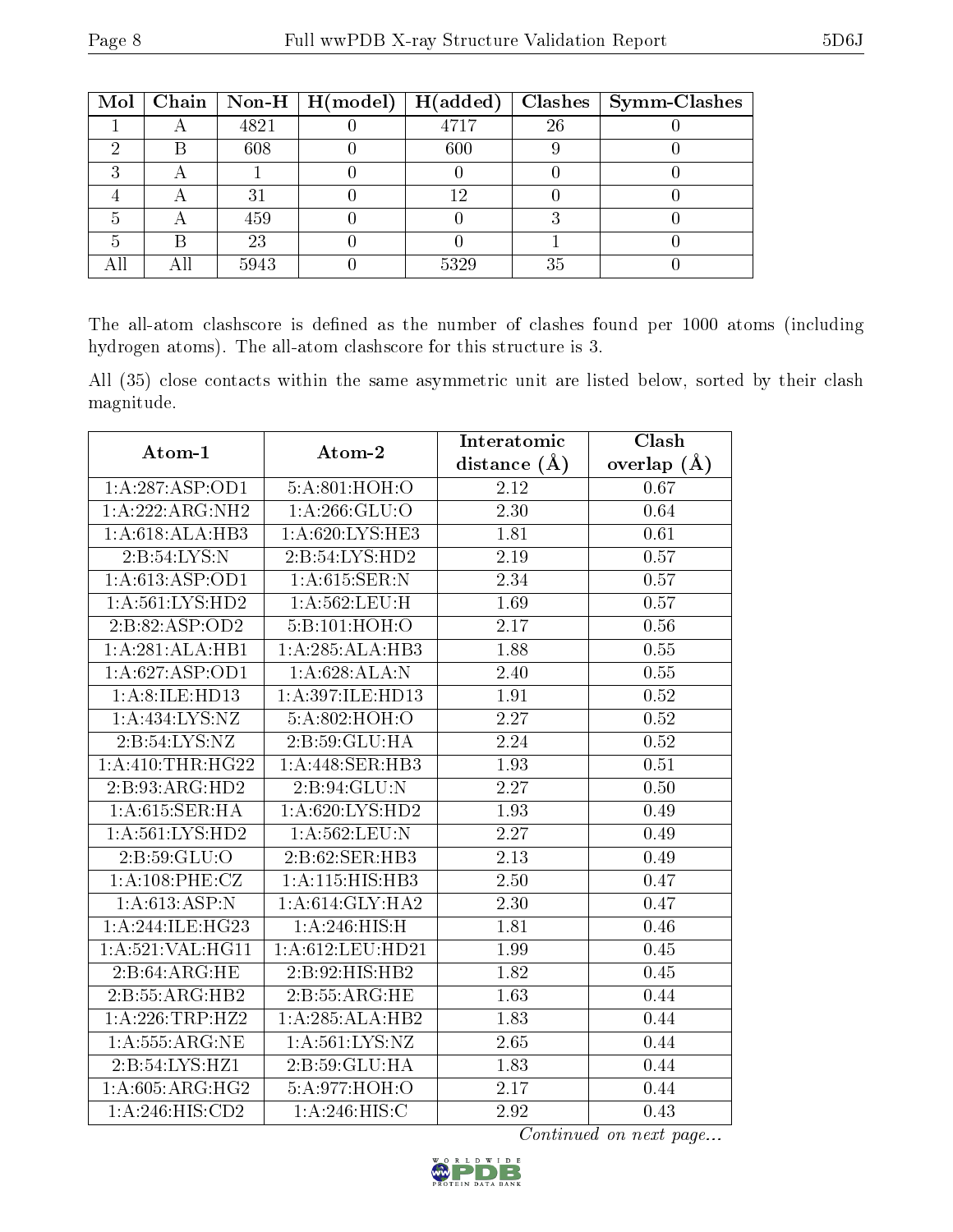| Atom-1             | Atom-2              | Interatomic<br>distance $(A)$ | Clash<br>$(\AA)$<br>overlap |
|--------------------|---------------------|-------------------------------|-----------------------------|
| 1:A:548:GLN:HB3    | 1:A:584:ARG:HG3     | 2.00                          | 0.43                        |
| 1: A:508: SER: HB3 | 1: A:511: ILE: HG12 | 2.00                          | 0.43                        |
| 1:A:334:PHE:HA     | 1: A: 335: PRO: HD3 | 1.81                          | 0.42                        |
| 1:A:555:ARG:HH21   | 1: A:588:LEU:HB2    | 1.84                          | 0.41                        |
| 1: A:486: ASP:O    | 1:A:497:PRO:HG3     | 2.21                          | 0.40                        |
| 2:B:54:LYS:HB3     | 2:B:54:LYS:HE3      | 1.90                          | 0.40                        |
| 1:A:109:ASP:HA     | 1: A:110:PRO:HD3    | 1.98                          | 0.40                        |

Continued from previous page...

There are no symmetry-related clashes.

### 5.3 Torsion angles (i)

#### 5.3.1 Protein backbone  $(i)$

In the following table, the Percentiles column shows the percent Ramachandran outliers of the chain as a percentile score with respect to all X-ray entries followed by that with respect to entries of similar resolution.

The Analysed column shows the number of residues for which the backbone conformation was analysed, and the total number of residues.

| Mol | Chain | Analysed         | Favoured   Allowed   Outliers |           | Percentiles |                                 |
|-----|-------|------------------|-------------------------------|-----------|-------------|---------------------------------|
|     |       | $628/630(100\%)$ | $615(98\%)$                   | $13(2\%)$ | 100 100     |                                 |
|     |       | 72/74(97%)       | $71(99\%)$                    | $1(1\%)$  | $100$ 100   |                                 |
| All | Αll   | 700/704(99%)     | 686 (98%)                     | $14(2\%)$ |             | $\vert$ 100 $\vert$ 100 $\vert$ |

There are no Ramachandran outliers to report.

#### 5.3.2 Protein sidechains (i)

In the following table, the Percentiles column shows the percent sidechain outliers of the chain as a percentile score with respect to all X-ray entries followed by that with respect to entries of similar resolution.

The Analysed column shows the number of residues for which the sidechain conformation was analysed, and the total number of residues.

| Mol   Chain | Rotameric   Outliers   Percentiles<br>Analysed |  |          |       |  |
|-------------|------------------------------------------------|--|----------|-------|--|
|             | $501/501$ (100\%)   498 (99\%)                 |  | $3(1\%)$ | 86 91 |  |

Continued on next page...

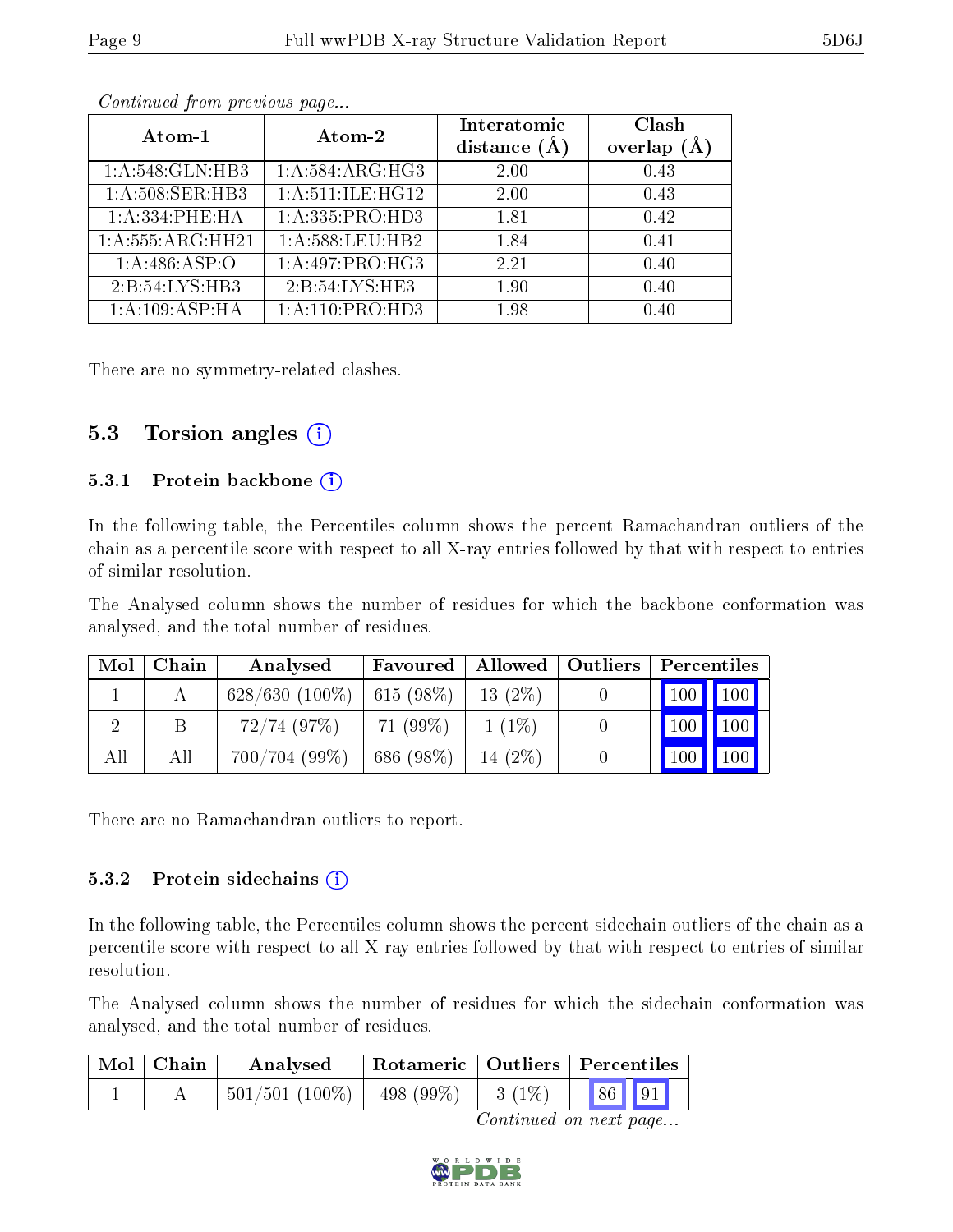Continued from previous page...

| Mol | Chain | Analysed          |           |          | Rotameric   Outliers   Percentiles |
|-----|-------|-------------------|-----------|----------|------------------------------------|
|     |       | $67/67$ $(100\%)$ | 65 (97%)  | $2(3\%)$ | 50<br>41                           |
| All |       | $568/568$ (100\%) | 563 (99%) | $5(1\%)$ | 86<br> 78                          |

All (5) residues with a non-rotameric sidechain are listed below:

| Mol | Chain | Res | <b>Type</b> |
|-----|-------|-----|-------------|
|     |       | 246 | <b>HIS</b>  |
|     |       | 318 | <b>SER</b>  |
|     |       | 460 | ASP         |
| 9.  |       | 54  | <b>LYS</b>  |
| ٠,  |       | 29  | A SP        |

Some sidechains can be flipped to improve hydrogen bonding and reduce clashes. All (2) such sidechains are listed below:

| Mol | Chain | Res | 1'ype |
|-----|-------|-----|-------|
|     |       | 560 |       |
|     |       |     |       |

#### $5.3.3$  RNA  $(i)$

There are no RNA molecules in this entry.

### 5.4 Non-standard residues in protein, DNA, RNA chains (i)

There are no non-standard protein/DNA/RNA residues in this entry.

### 5.5 Carbohydrates (i)

There are no carbohydrates in this entry.

### 5.6 Ligand geometry  $(i)$

Of 2 ligands modelled in this entry, 1 is monoatomic - leaving 1 for Mogul analysis.

In the following table, the Counts columns list the number of bonds (or angles) for which Mogul statistics could be retrieved, the number of bonds (or angles) that are observed in the model and the number of bonds (or angles) that are dened in the Chemical Component Dictionary. The Link column lists molecule types, if any, to which the group is linked. The Z score for a bond

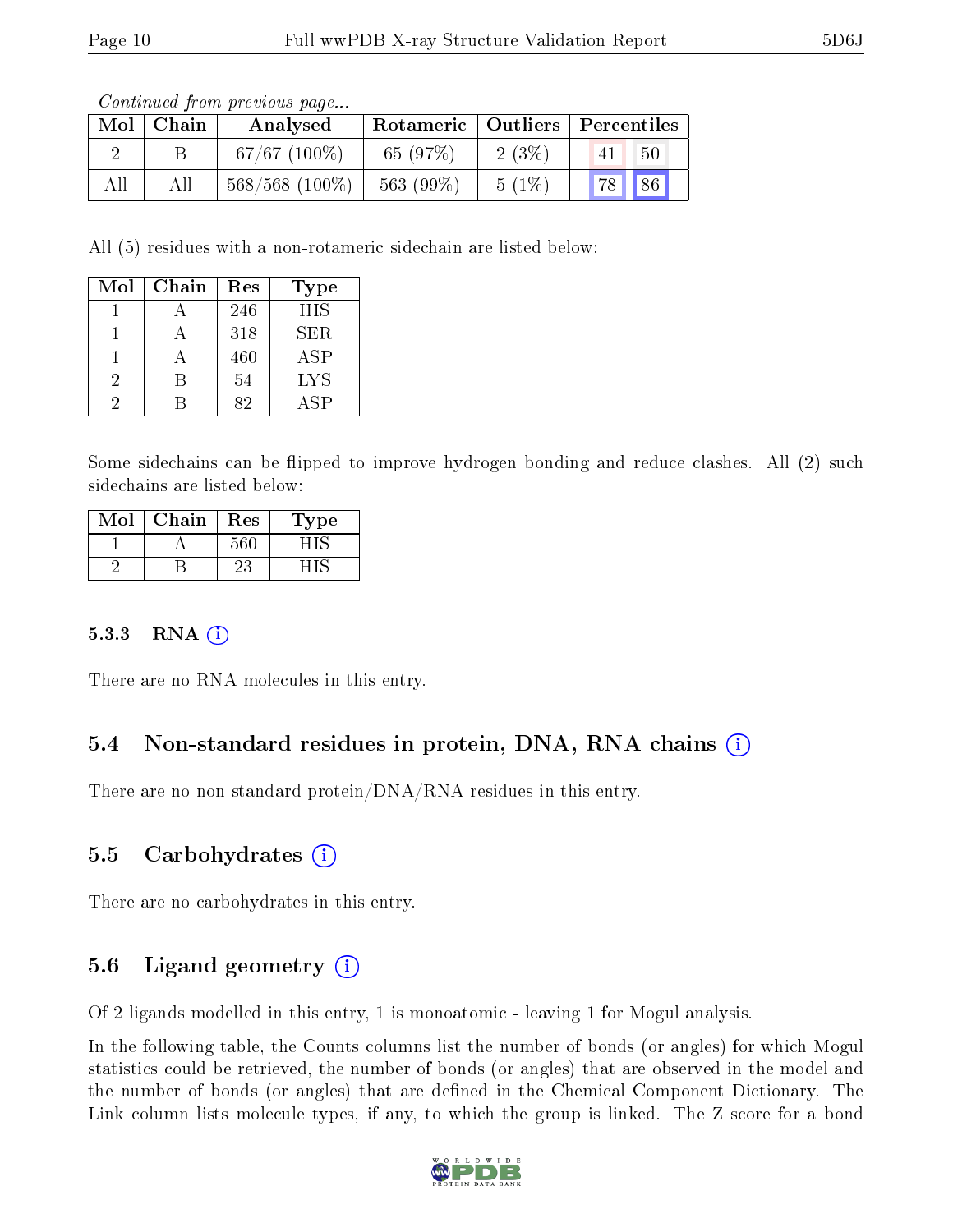length (or angle) is the number of standard deviations the observed value is removed from the expected value. A bond length (or angle) with  $|Z| > 2$  is considered an outlier worth inspection. RMSZ is the root-mean-square of all Z scores of the bond lengths (or angles).

| Mol |     | $\operatorname{Res}$<br>$\mid$ Type $\mid$ Chain $\mid$ |     | $^{\circ}$ Link | Bond lengths |      |          | Bond angles   |      |                           |
|-----|-----|---------------------------------------------------------|-----|-----------------|--------------|------|----------|---------------|------|---------------------------|
|     |     |                                                         |     |                 | Counts       | RMSZ | #Z  > 2  | Counts   RMSZ |      | $\# Z $                   |
|     | ATP |                                                         | 702 |                 | 26, 33, 33   | 0.94 | $1(3\%)$ | 31,52,52      | 1.29 | $12\%$<br>$\vert 4 \vert$ |

In the following table, the Chirals column lists the number of chiral outliers, the number of chiral centers analysed, the number of these observed in the model and the number defined in the Chemical Component Dictionary. Similar counts are reported in the Torsion and Rings columns. '-' means no outliers of that kind were identified.

|     |     |                                   | $\vert$ Mol $\vert$ Type $\vert$ Chain $\vert$ Res $\vert$ Link $\vert$ Chirals $\vert$ Torsions | $\parallel$ Rings |
|-----|-----|-----------------------------------|--------------------------------------------------------------------------------------------------|-------------------|
| ATP | 702 | <b>Contract Contract Contract</b> | $\frac{6}{18/38/38}$   0/3/3/3                                                                   |                   |

All (1) bond length outliers are listed below:

|  |  |                                | $\mid$ Mol $\mid$ Chain $\mid$ Res $\mid$ Type $\mid$ Atoms $\mid$ Z $\mid$ Observed(A) $\mid$ Ideal(A) $\mid$ |        |
|--|--|--------------------------------|----------------------------------------------------------------------------------------------------------------|--------|
|  |  | $A$   702   ATP   C5-C4   2.52 | 1.47                                                                                                           | $-140$ |

All (4) bond angle outliers are listed below:

| Mol | Chain | Res | Type               | Atoms                                          |         | Observed $(°)$ | $Ideal(^{\circ})$ |
|-----|-------|-----|--------------------|------------------------------------------------|---------|----------------|-------------------|
|     |       | 702 | ATP                | $N3$ -C2-N1                                    | $-3.32$ | 123.49         | 128.68            |
|     |       | 702 | ATP                | C <sub>4</sub> -C <sub>5</sub> -N <sub>7</sub> | $-2.53$ | 106.77         | 109.40            |
|     |       | 702 | $\Delta \text{TP}$ | PB-03B-PG                                      | $-2.17$ | 125.37         | 132.83            |
|     |       | 702 | Δ'PP               | $C2-N1-C6$                                     | 2.09    | 122.32         | 118.75            |

There are no chirality outliers.

All (6) torsion outliers are listed below:

| Mol | Chain | $\operatorname{Res}% \left( \mathcal{N}\right) \equiv\operatorname{Res}(\mathcal{N}_{0},\mathcal{N}_{0})$ | <b>Type</b> | Atoms             |
|-----|-------|-----------------------------------------------------------------------------------------------------------|-------------|-------------------|
|     |       | 702                                                                                                       | <b>ATP</b>  | $C5'$ -O5'-PA-O1A |
|     |       | 702                                                                                                       | ATP         | $C5'$ -O5'-PA-O2A |
|     |       | 702                                                                                                       | <b>ATP</b>  | PB-O3A-PA-O5'     |
|     |       | 702                                                                                                       | ATP         | PG-O3B-PB-O1B     |
|     |       | 702                                                                                                       | ATP         | PG-O3B-PB-O2B     |
|     |       | 702                                                                                                       | ATP         | $C5'$ -O5'-PA-O3A |

There are no ring outliers.

No monomer is involved in short contacts.

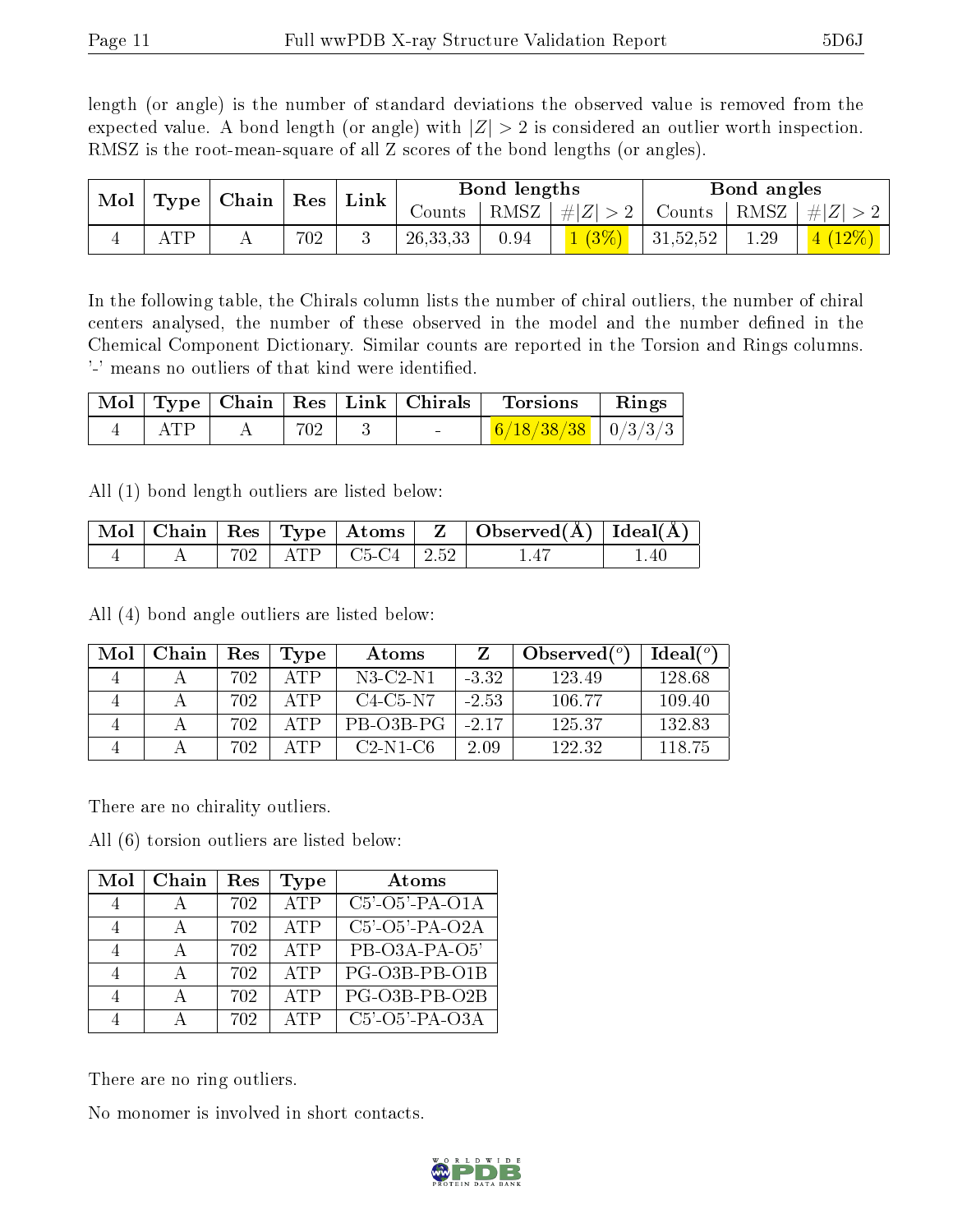The following is a two-dimensional graphical depiction of Mogul quality analysis of bond lengths, bond angles, torsion angles, and ring geometry for all instances of the Ligand of Interest. In addition, ligands with molecular weight > 250 and outliers as shown on the validation Tables will also be included. For torsion angles, if less then 5% of the Mogul distribution of torsion angles is within 10 degrees of the torsion angle in question, then that torsion angle is considered an outlier. Any bond that is central to one or more torsion angles identified as an outlier by Mogul will be highlighted in the graph. For rings, the root-mean-square deviation (RMSD) between the ring in question and similar rings identified by Mogul is calculated over all ring torsion angles. If the average RMSD is greater than 60 degrees and the minimal RMSD between the ring in question and any Mogul-identified rings is also greater than 60 degrees, then that ring is considered an outlier. The outliers are highlighted in purple. The color gray indicates Mogul did not find sufficient equivalents in the CSD to analyse the geometry.



#### 5.7 [O](https://www.wwpdb.org/validation/2017/XrayValidationReportHelp#nonstandard_residues_and_ligands)ther polymers (i)

There are no such residues in this entry.

#### 5.8 Polymer linkage issues (i)

There are no chain breaks in this entry.

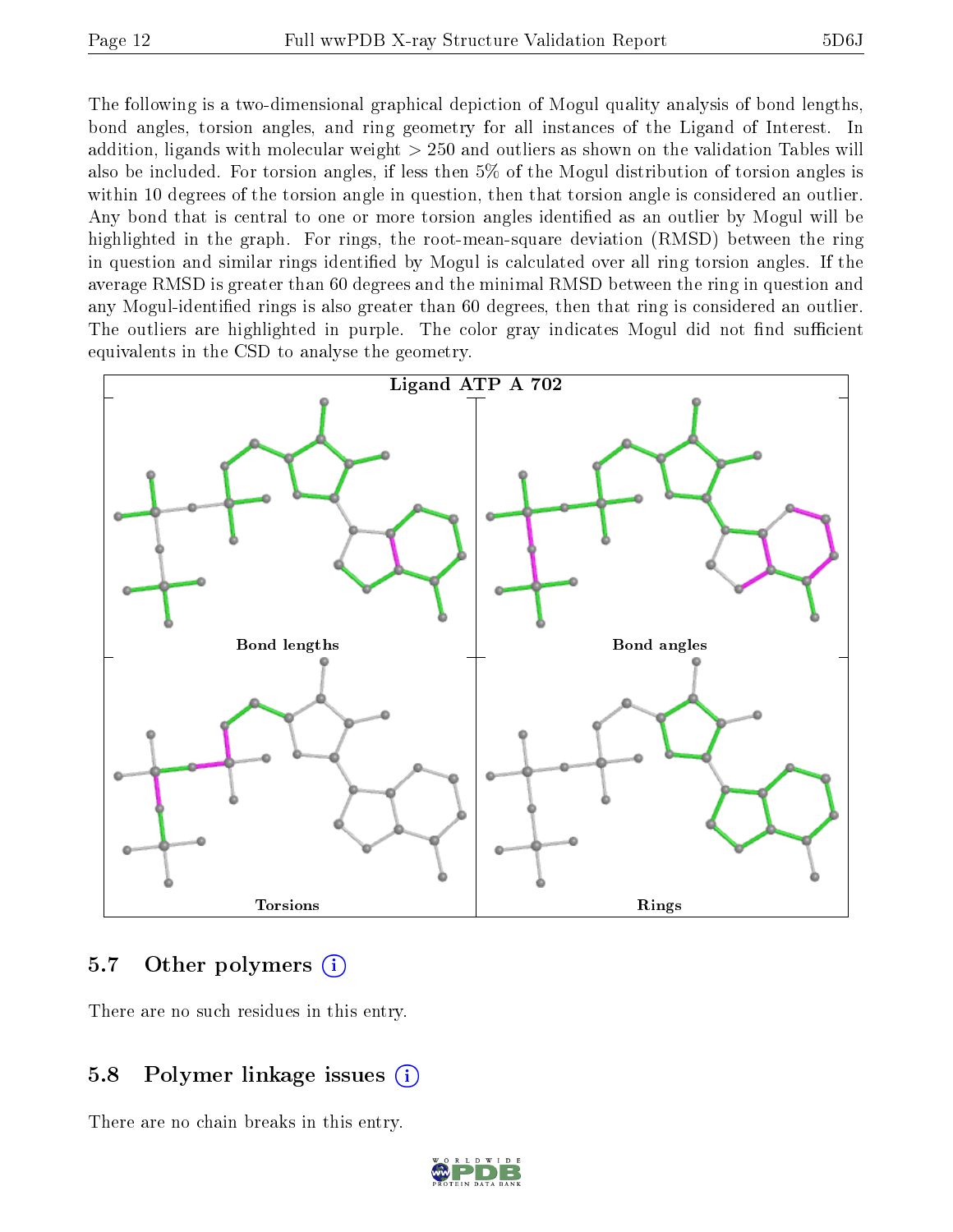# 6 Fit of model and data  $(i)$

# 6.1 Protein, DNA and RNA chains  $(i)$

In the following table, the column labelled  $#RSRZ> 2'$  contains the number (and percentage) of RSRZ outliers, followed by percent RSRZ outliers for the chain as percentile scores relative to all X-ray entries and entries of similar resolution. The OWAB column contains the minimum, median,  $95<sup>th</sup>$  percentile and maximum values of the occupancy-weighted average B-factor per residue. The column labelled ' $Q< 0.9$ ' lists the number of (and percentage) of residues with an average occupancy less than 0.9.

| Mol | Chain | Analysed            | ${ <\hspace{-1.5pt}{\mathrm{RSRZ}} \hspace{-1.5pt}>}$ | $\#\text{RSRZ}\text{>2}$   | $OWAB(A^2)$      | $\rm Q\textcolor{black}{<}0.9$ |
|-----|-------|---------------------|-------------------------------------------------------|----------------------------|------------------|--------------------------------|
|     |       | $630/630$ $(100\%)$ | $-0.16$                                               | $19(3\%)$ 50<br>53         | 25, 37, 75, 146  |                                |
|     |       | $74/74$ $(100\%)$   | 1.92                                                  | $37(50\%)$ 0 0             | 38, 71, 111, 120 |                                |
| All | Αll   | $704/704$ (100\%)   | 0.06                                                  | $\sqrt{13}$<br>$56(7%)$ 12 | 25, 39, 88, 146  |                                |

All (56) RSRZ outliers are listed below:

| Mol            | Chain                   | Res              | Type                    | <b>RSRZ</b>      |
|----------------|-------------------------|------------------|-------------------------|------------------|
| $\mathbf{1}$   | Ā                       | 560              | <b>HIS</b>              | 7.1              |
| $\overline{2}$ | B                       | 63               | <b>LEU</b>              | $\overline{5.7}$ |
| $\overline{1}$ | $\overline{\rm A}$      | 559              | $\overline{\rm ALA}$    | 5.4              |
| $\overline{2}$ | $\boldsymbol{B}$        | 36               | PHE                     | $5.4\,$          |
| $\overline{2}$ | $\overline{\mathrm{B}}$ | $\overline{57}$  | <b>GLY</b>              | $\overline{5.1}$ |
| $\overline{2}$ | $\boldsymbol{B}$        | 93               | ARG                     | $\overline{5.0}$ |
| $\overline{1}$ | $\overline{\rm A}$      | 622              | $\widehat{\text{ALA}}$  | 4.9              |
| $\overline{2}$ | $\overline{\mathbf{B}}$ | 48               | <b>LEU</b>              | $4.6\,$          |
| $\overline{2}$ | $\overline{\mathbf{B}}$ | 61               | <b>ASP</b>              | $4.6\,$          |
| $\overline{1}$ | $\overline{\rm A}$      | $\overline{557}$ | $\overline{\text{PRO}}$ | 4.5              |
| $\overline{2}$ | $\overline{\mathrm{B}}$ | 35               | <b>ILE</b>              | $\overline{4.5}$ |
| $\overline{2}$ | $\overline{\mathrm{B}}$ | $\overline{52}$  | $\overline{\rm PHE}$    | 4.4              |
| $\overline{2}$ | $\overline{B}$          | 56               | $\overline{\text{GLN}}$ | 4.2              |
| $\overline{2}$ | $\boldsymbol{B}$        | 33               | <b>SER</b>              | 4.2              |
| $\overline{2}$ | $\overline{\mathrm{B}}$ | $\overline{62}$  | SER                     | $\overline{4.2}$ |
| $\overline{2}$ | $\boldsymbol{B}$        | 32               | SER                     | $\overline{4.1}$ |
| $\overline{2}$ | $\overline{\mathrm{B}}$ | $\overline{64}$  | $\overline{\rm{ARG}}$   | $\overline{3.9}$ |
| $\overline{2}$ | $\overline{B}$          | 60               | $\textrm{MET}$          | 3.9              |
| $\overline{2}$ | $\boldsymbol{B}$        | 59               | <b>GLU</b>              | 3.6              |
| $\overline{1}$ | A                       | 561              | IYS                     | $3.6\,$          |
| $\overline{2}$ | $\boldsymbol{B}$        | 51               | <b>ALA</b>              | 3.6              |
| $\overline{2}$ | $\boldsymbol{B}$        | 53               | $\rm ALA$               | $3.5\,$          |
| $\overline{1}$ | A                       | 618              | $\overline{A}LA$        | $3.5\,$          |
| $\overline{2}$ | B                       | 55               | $\rm{ARG}$              | 3.4              |

Continued on next page...

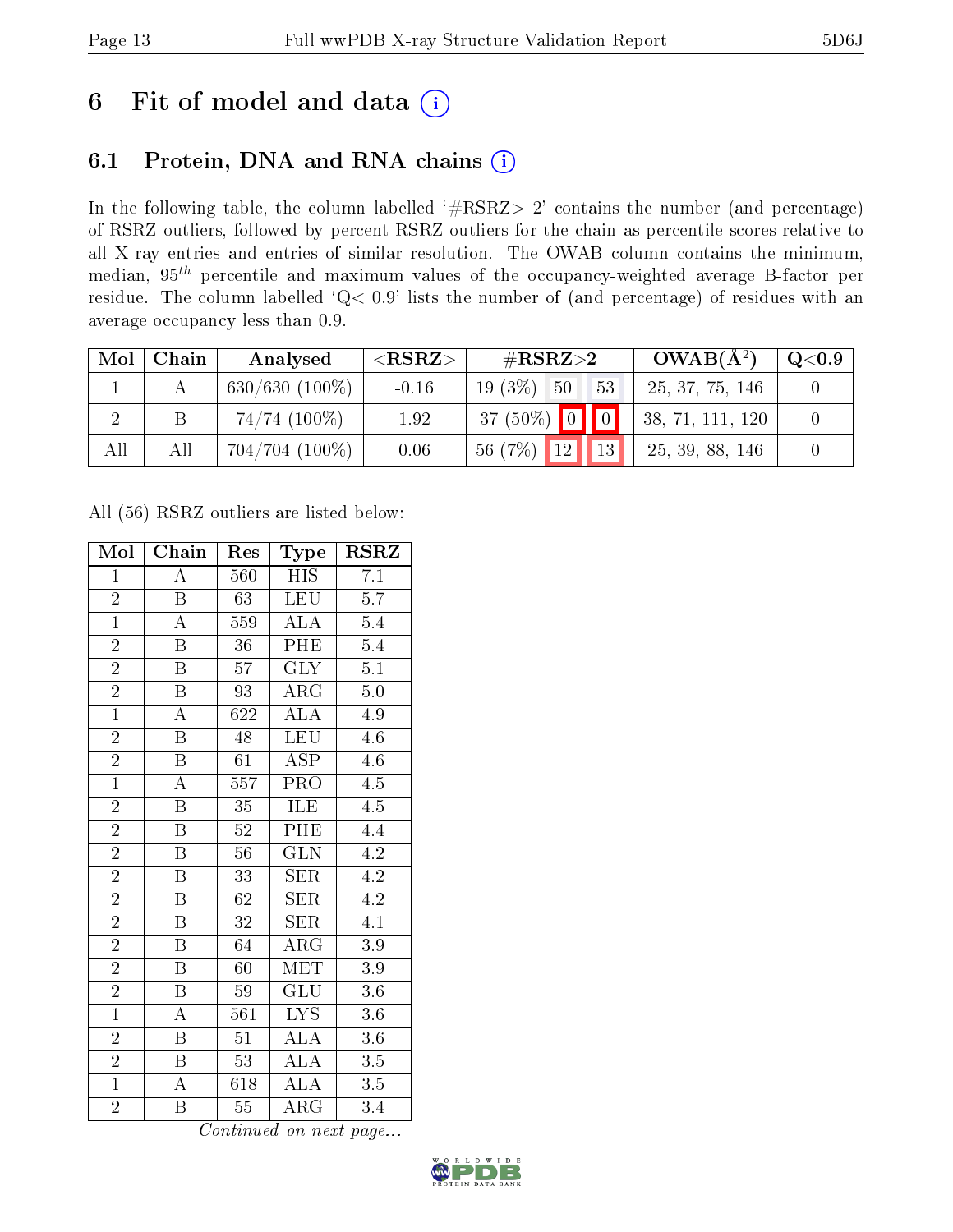| Mol            | Chain                   | Res              | Type                      | <b>RSRZ</b>      |
|----------------|-------------------------|------------------|---------------------------|------------------|
| $\overline{1}$ | $\overline{\rm A}$      | 556              | $\overline{\rm ALA}$      | 3.4              |
| $\overline{2}$ | $\overline{\mathrm{B}}$ | $\overline{37}$  | PHE                       | $\overline{3.4}$ |
| $\overline{2}$ | $\overline{\mathrm{B}}$ | $\overline{54}$  | $\overline{\text{LYS}}$   | $\overline{3.2}$ |
| $\overline{1}$ | $\overline{\rm A}$      | 542              | $\overline{\text{PRO}}$   | $\overline{3.2}$ |
| $\overline{1}$ | $\overline{\rm A}$      | 620              | $\overline{\text{LYS}}$   | $\overline{3.1}$ |
| $\overline{1}$ | $\overline{\rm A}$      | $\overline{627}$ | $\overline{\text{ASP}}$   | $\overline{3.0}$ |
| $\overline{2}$ | $\overline{\mathrm{B}}$ | 21               | $\overline{\text{GLU}}$   | 3.0              |
| $\frac{2}{1}$  | $\overline{\mathrm{B}}$ | $\overline{34}$  | $\overline{\text{GLU}}$   | $2.9\,$          |
|                | $\boldsymbol{A}$        | 562              | LEU                       | $2.8\,$          |
| $\overline{2}$ | $\overline{\mathrm{B}}$ | $\overline{23}$  | $\overline{HIS}$          | $\overline{2.8}$ |
| $\overline{2}$ | $\overline{\mathrm{B}}$ | 31               | $\overline{\text{GLY}}$   | 2.7              |
| $\overline{2}$ | $\overline{\mathrm{B}}$ | $\overline{58}$  | $\overline{\mathrm{LYS}}$ | $\overline{2.6}$ |
| $\overline{2}$ | $\overline{\mathrm{B}}$ | $\overline{27}$  | $\overline{\text{LYS}}$   | $\overline{2.5}$ |
| $\overline{2}$ | $\overline{\mathrm{B}}$ | $\overline{47}$  | $\widehat{ARG}$           | $\overline{2.5}$ |
| $\overline{2}$ | $\overline{\mathrm{B}}$ | $\overline{38}$  | $\overline{\text{LYS}}$   | $\overline{2.5}$ |
| $\overline{1}$ | $\overline{\rm A}$      | 558              | $\overline{\text{GLY}}$   | $2.5\,$          |
| $\overline{1}$ | $\overline{\rm A}$      | $\overline{629}$ | <b>THR</b>                | $\overline{2.4}$ |
| $\overline{2}$ | $\overline{\mathrm{B}}$ | 65               | PHE                       | 2.4              |
| $\overline{2}$ | $\overline{\mathrm{B}}$ | 45               | LEU                       | 2.4              |
| $\overline{2}$ | $\overline{\mathrm{B}}$ | 88               | ILE                       | $\overline{2.3}$ |
| $\overline{1}$ | $\overline{\rm A}$      | 460              | $\overline{\text{ASP}}$   | $\overline{2.3}$ |
| $\overline{1}$ | $\overline{\rm A}$      | $\overline{555}$ | $\overline{\rm{ARG}}$     | $\overline{2.3}$ |
| $\mathbf{1}$   | $\overline{\rm A}$      | 621              | $\overline{\text{VAL}}$   | $\overline{2.3}$ |
| $\overline{2}$ | $\overline{\mathrm{B}}$ | $\overline{92}$  | $\overline{HIS}$          | $\overline{2.3}$ |
| $\overline{2}$ | $\overline{\mathrm{B}}$ | $\overline{30}$  | $\overline{\text{ASP}}$   | $\overline{2.2}$ |
| $\overline{2}$ | $\overline{\mathrm{B}}$ | 28               | $\overline{\text{VAL}}$   | $2.2\,$          |
| $\overline{2}$ | $\overline{\mathrm{B}}$ | 25               | $\overline{\text{ASN}}$   | $\overline{2.1}$ |
| $\mathbf{1}$   | $\boldsymbol{A}$        | 628              | ALA                       | $\overline{2}.1$ |
| $\overline{1}$ | $\overline{\rm A}$      | 165              | $\overline{\rm ASP}$      | $2.1\,$          |
| $\overline{2}$ | $\overline{B}$          | 94               | $\overline{\text{GLU}}$   | $\overline{2.1}$ |
| $\overline{2}$ | $\overline{\mathrm{B}}$ | $\overline{26}$  | <b>LEU</b>                | $\overline{2.0}$ |
| $\overline{1}$ | $\overline{\rm A}$      | 540              | $\overline{\rm{ARG}}$     | $\overline{2}.0$ |

Continued from previous page...

# 6.2 Non-standard residues in protein, DNA, RNA chains (i)

There are no non-standard protein/DNA/RNA residues in this entry.

### 6.3 Carbohydrates (i)

There are no carbohydrates in this entry.